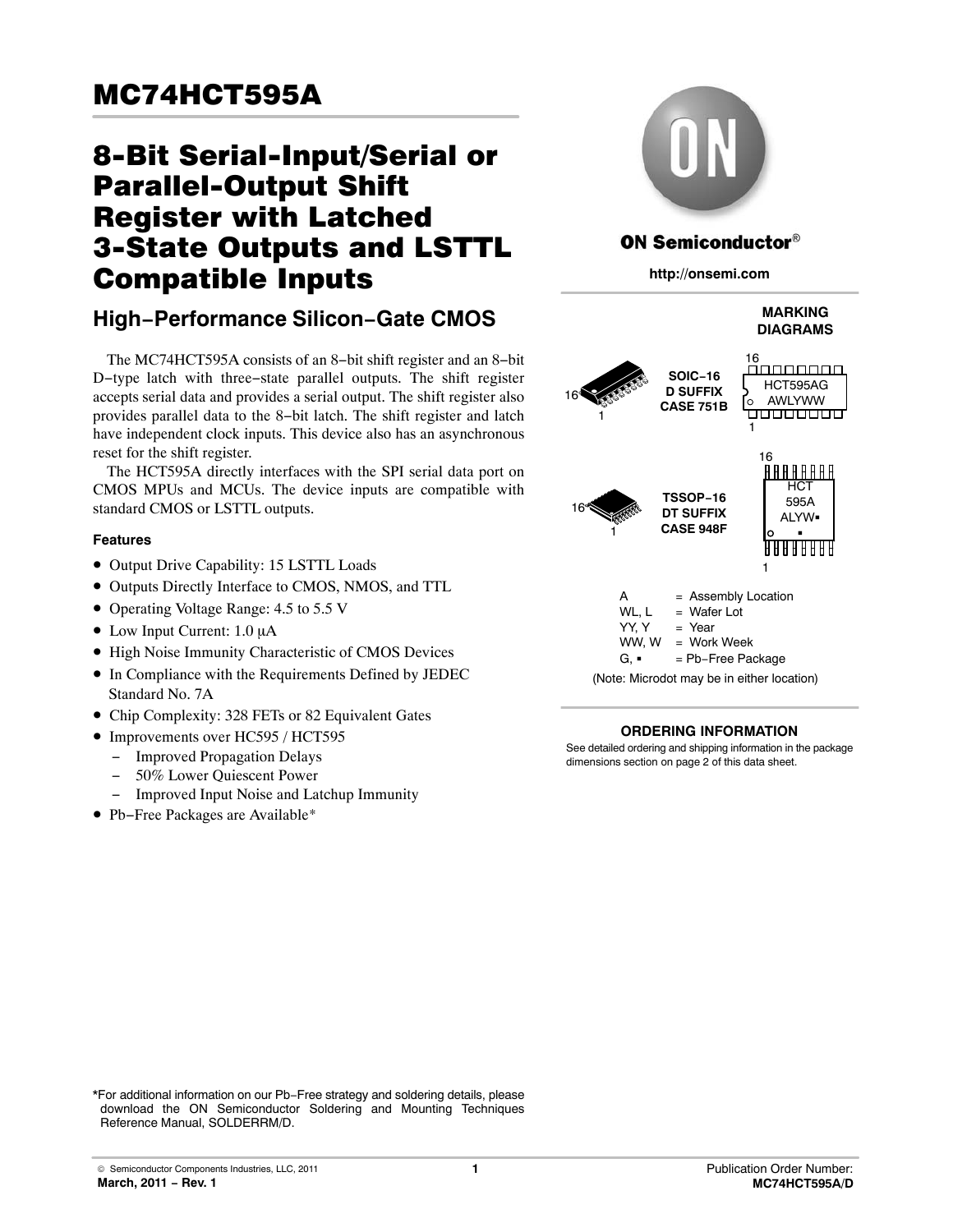<span id="page-1-0"></span>

#### **ORDERING INFORMATION**

| <b>Device</b>    | Package                | Shipping <sup>†</sup> |
|------------------|------------------------|-----------------------|
| MC74HCT595ADG    | SOIC-16<br>(Pb-Free)   | 48 Units / Rail       |
| MC74HCT595ADR2G  | SOIC-16<br>(Pb-Free)   | 2500 Tape & Reel      |
| MC74HCT595ADTG   | <b>TSSOP-16*</b>       | 96 Units / Rail       |
| MC74HCT595ADTR2G | TSSOP-16*<br>(Pb-Free) | 2500 Tape & Reel      |

†For information on tape and reel specifications, including part orientation and tape sizes, please refer to our Tape and Reel Packaging Specifications Brochure, BRD8011/D.

\*This package is inherently Pb−Free.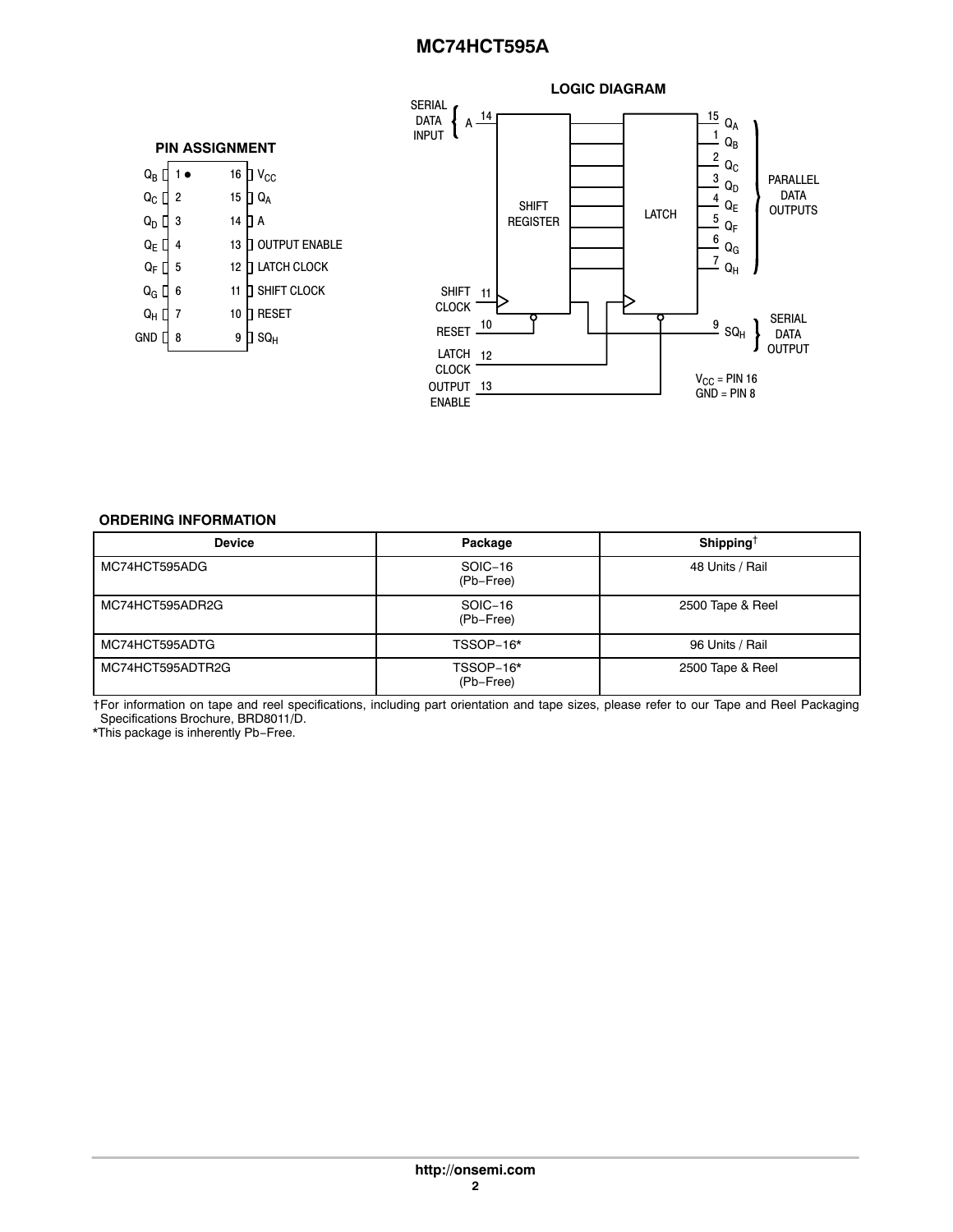| Symbol                  | <b>Parameter</b>                                                                        |               | Value                    | Unit         |
|-------------------------|-----------------------------------------------------------------------------------------|---------------|--------------------------|--------------|
| $V_{\rm CC}$            | DC Supply Voltage (Referenced to GND)                                                   |               | $-0.5$ to $+7.0$         | V            |
| $V_{in}$                | DC Input Voltage (Referenced to GND)                                                    |               | $-0.5$ to $V_{CC}$ + 0.5 | V            |
| $V_{\text{out}}$        | DC Output Voltage (Referenced to GND)                                                   |               | $-0.5$ to $V_{CC}$ + 0.5 | V            |
| $I_{\text{in}}$         | DC Input Current, per Pin                                                               |               | ± 20                     | mA           |
| <b>l</b> <sub>out</sub> | DC Output Current, per Pin                                                              |               | ± 35                     | mA           |
| $_{\rm lcc}$            | DC Supply Current, $V_{CC}$ and GND Pins                                                |               | ±75                      | mA           |
| $P_D$                   | Power Dissipation in Still Air,<br>TSSOP Package†                                       | SOIC Packaget | 500<br>450               | mW           |
| $T_{\text{stg}}$        | Storage Temperature                                                                     |               | $-65$ to $+150$          | $^{\circ}$ C |
| $T_{L}$                 | Lead Temperature, 1 mm from Case for 10 Seconds<br>(Plastic DIP, SOIC or TSSOP Package) |               | 260                      | $^{\circ}$ C |

Stresses exceeding Maximum Ratings may damage the device. Maximum Ratings are stress ratings only. Functional operation above the Recommended Operating Conditions is not implied. Extended exposure to stresses above the Recommended Operating Conditions may affect device reliability.

 $\uparrow$  Derating  $-$  SOIC Package: - 7 mW/°C from 65° to 125°C TSSOP Package: – 6.1 mW/°C from 65° to 125°C

#### **RECOMMENDED OPERATING CONDITIONS**

| Symbol                             | <b>Parameter</b>                                     | Min   | Max    | Unit         |
|------------------------------------|------------------------------------------------------|-------|--------|--------------|
| Vcc                                | DC Supply Voltage (Referenced to GND)                | 4.5   | 5.5    | v            |
| $V_{\text{in}}$ , $V_{\text{out}}$ | DC Input Voltage, Output Voltage (Referenced to GND) | 0     | Vcc    |              |
| T <sub>A</sub>                     | Operating Temperature Range, All Package Types       | $-55$ | $+125$ | $^{\circ}$ C |
| t <sub>r</sub> , t <sub>f</sub>    | Input Rise/Fall Time (Figure 1)                      |       | 500    | ns           |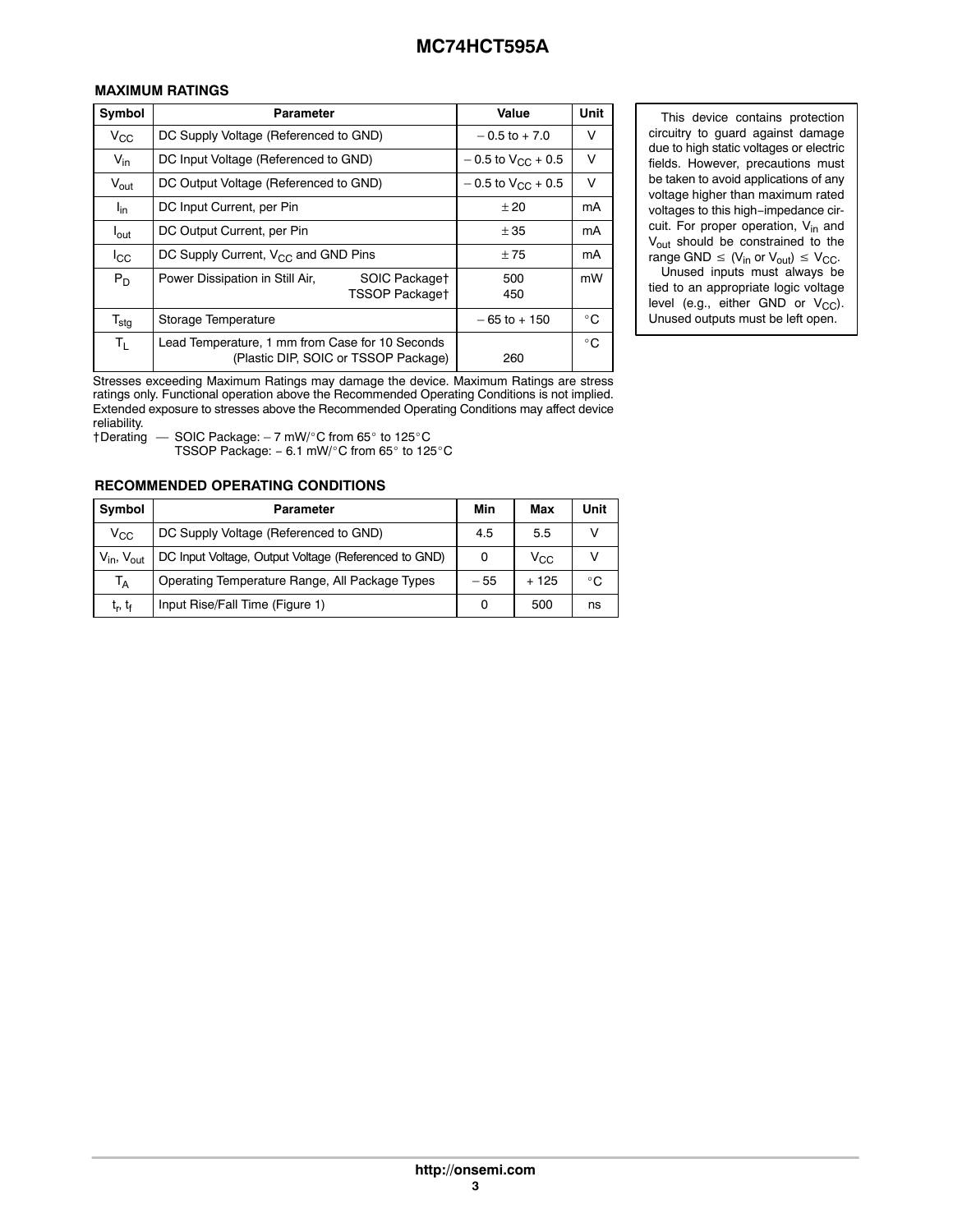|                     |                                                        |                                                                                                            | $V_{\rm CC}$     |                          | <b>Guaranteed Limit</b> |                      |        |
|---------------------|--------------------------------------------------------|------------------------------------------------------------------------------------------------------------|------------------|--------------------------|-------------------------|----------------------|--------|
| Symbol              | <b>Parameter</b>                                       | <b>Test Conditions</b>                                                                                     | v                | $-55$ to 25 $^{\circ}$ C | $\leq 85^{\circ}$ C     | $\leq 125^{\circ}$ C | Unit   |
| V <sub>IH</sub>     | Minimum High-Level Input<br>Voltage                    | $V_{\text{out}} = 0.1 V$ or $V_{\text{CC}} - 0.1 V$<br>$ I_{\text{out}}  \leq 20 \mu A$                    | 4.5<br>to<br>5.5 | 2.0                      | 2.0                     | 2.0                  | $\vee$ |
| $V_{II}$            | Maximum Low-Level Input<br>Voltage                     | $V_{\text{out}} = 0.1 V$ or $V_{\text{CC}} - 0.1 V$<br>$ I_{\text{out}}  \leq 20 \mu A$                    | 4.5<br>to<br>5.5 | 0.8                      | 0.8                     | 0.8                  | $\vee$ |
| $V_{OH}$            | Minimum High-Level Output<br>Voltage, $Q_A - Q_H$      | $V_{in} = V_{IH}$ or $V_{II}$<br>$ I_{\text{out}}  \leq 20 \mu A$                                          | 4.5              | 4.4                      | 4.4                     | 4.4                  | $\vee$ |
|                     |                                                        | $V_{in} = V_{IH}$ or $V_{IL}$<br>$ I_{\text{out}}  \leq 6.0 \text{ mA}$                                    | 4.5              | 3.98                     | 3.84                    | 3.7                  |        |
| $V_{OL}$            | Maximum Low-Level Output<br>Voltage, $Q_A - Q_H$       | $V_{in} = V_{IH}$ or $V_{II}$<br>$ I_{\text{out}}  \leq 20 \mu A$                                          | 4.5              | 0.1                      | 0.1                     | 0.1                  | $\vee$ |
|                     |                                                        | $V_{in} = V_{IH}$ or $V_{IL}$<br>$ I_{\text{out}}  \leq 6.0 \text{ mA}$                                    | 4.5              | 0.26                     | 0.33                    | 0.4                  |        |
| $V_{OH}$            | Minimum High-Level Output<br>Voltage, SQ <sub>H</sub>  | $V_{in} = V_{IH}$ or $V_{II}$<br>$II_{\text{out}}I \leq 20 \mu A$                                          | 4.5              | 4.4                      | 4.4                     | 4.4                  | $\vee$ |
|                     |                                                        | $V_{in} = V_{IH}$ or $V_{IL}$<br>$II_{\text{out}}I_{\leq 4.0 \text{ mA}}$                                  | 4.5              | 3.98                     | 3.84                    | 3.7                  |        |
| $V_{OL}$            | Maximum Low-Level Output<br>Voltage, SQ <sub>H</sub>   | $V_{in} = V_{IH}$ or $V_{IL}$<br>$II_{\text{out}}I \leq 20 \mu A$                                          | 4.5              | 0.1                      | 0.1                     | 0.1                  | $\vee$ |
|                     |                                                        | $V_{in} = V_{IH}$ or $V_{IL}$<br>$II_{\text{out}}I_{\leq 4.0 \text{ mA}}$                                  | 4.5              | 0.26                     | 0.33                    | 0.4                  |        |
| $I_{in}$            | Maximum Input Leakage<br>Current                       | $V_{in} = V_{CC}$ or GND                                                                                   | 5.5              | ± 0.1                    | ± 1.0                   | ± 1.0                | μA     |
| $I_{OZ}$            | Maximum Three-State<br>Leakage<br>Current, $Q_A - Q_H$ | Output in High-Impedance State<br>$V_{in} = V_{IL}$ or $V_{IH}$<br>$V_{\text{out}} = V_{\text{CC}}$ or GND | 5.5              | ± 0.5                    | ± 5.0                   | ± 10                 | μA     |
| $_{\rm lcc}$        | Maximum Quiescent Supply<br>Current (per Package)      | $V_{in} = V_{CC}$ or GND<br>$I_{\text{out}} = 0 \mu A$                                                     | 5.5              | 4.0                      | 40                      | 160                  | μA     |
| $\Delta I_{\rm CC}$ | <b>Additional Quiescent Supply</b>                     | $V_{in}$ = 2.4V, Any One Input                                                                             |                  |                          |                         |                      |        |
|                     | Current                                                | $V_{in}$ = $V_{CC}$ or GND, Other Inputs                                                                   |                  | $\geq$ –55°C             |                         | 25 to 125°C          |        |
|                     |                                                        | $I_{out} = 0 \mu A$                                                                                        | 5.5              | 2.9                      |                         | 2.4                  | mA     |

### **DC ELECTRICAL CHARACTERISTICS** (Voltages Referenced to GND)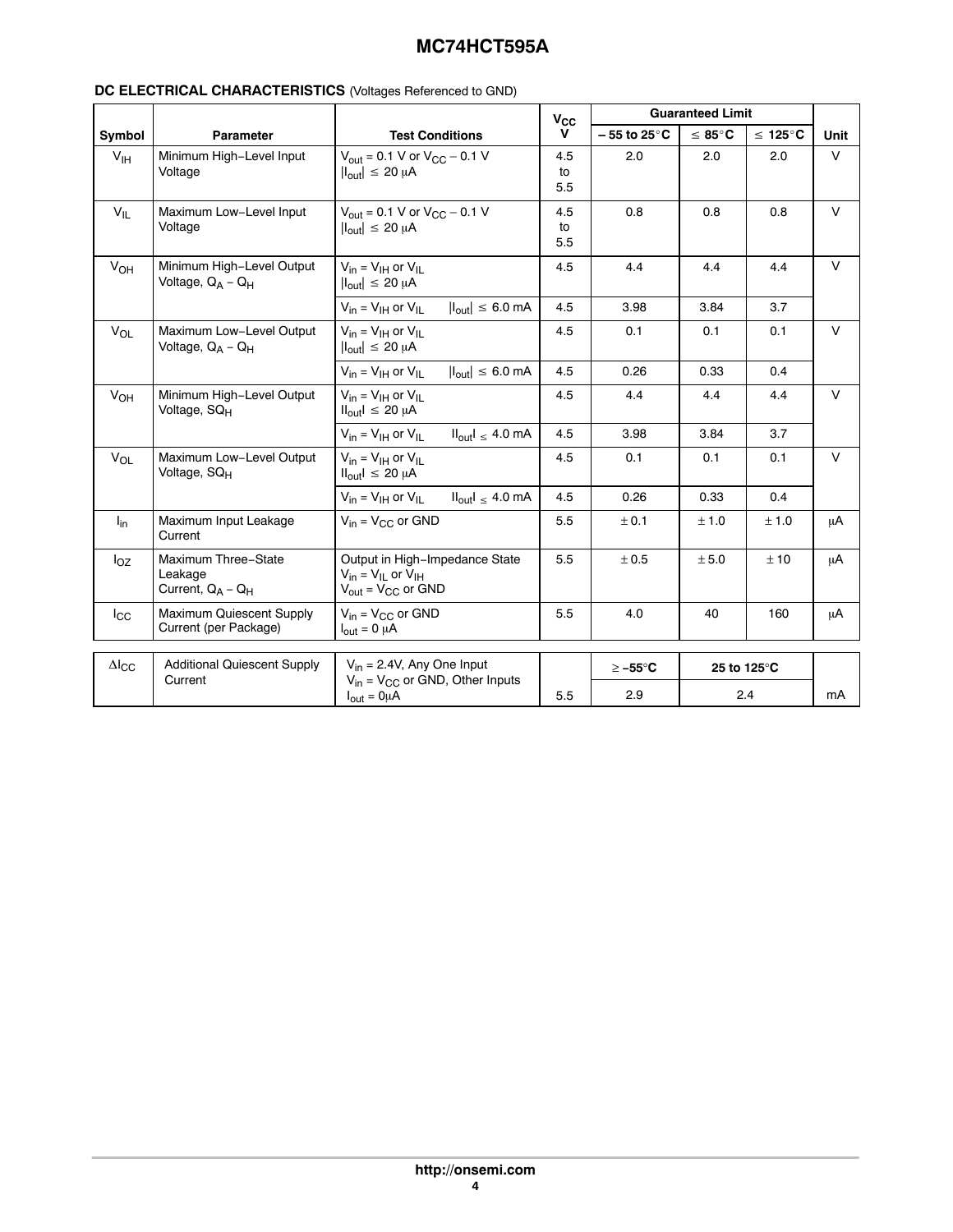|                                          | $V_{\rm CC}$                                                                            |                          | <b>Guaranteed Limit</b>  |                                                 |                      |            |
|------------------------------------------|-----------------------------------------------------------------------------------------|--------------------------|--------------------------|-------------------------------------------------|----------------------|------------|
| Symbol                                   | <b>Parameter</b>                                                                        | v                        | $-55$ to 25 $^{\circ}$ C | $\leq 85^{\circ}$ C                             | $\leq 125^{\circ}$ C | Unit       |
| $f_{\text{max}}$                         | Maximum Clock Frequency (50% Duty Cycle)<br>(Figures 1 and 7)                           | 4.5 <sub>to</sub><br>5.5 | 30                       | 24                                              | 20                   | <b>MHz</b> |
| t <sub>PLH</sub> ,<br><sup>t</sup> PHL   | Maximum Propagation Delay, Shift Clock to SQ <sub>H</sub><br>(Figures 1 and 7)          | 4.5 <sub>to</sub><br>5.5 | 28                       | 35                                              | 42                   | ns         |
| <sup>t</sup> PHL                         | Maximum Propagation Delay, Reset to SQ <sub>H</sub><br>(Figures 2 and 7)                | 4.5 to<br>5.5            | 29                       | 36                                              | 44                   | ns         |
| t <sub>PLH</sub> ,<br><sup>t</sup> PHL   | Maximum Propagation Delay, Latch Clock to $Q_A - Q_H$<br>(Figures 3 and 7)              | 4.5 to<br>5.5            | 28                       | 35                                              | 42                   | ns         |
| t <sub>PLZ</sub> ,<br>t <sub>PHZ</sub>   | Maximum Propagation Delay, Output Enable to $Q_A - Q_H$<br>(Figures 4 and 8)            | 4.5 to<br>5.5            | 30                       | 38                                              | 45                   | ns         |
| t <sub>PZL</sub> ,<br><sup>t</sup> PZH   | Maximum Propagation Delay, Output Enable to $Q_A - Q_H$<br>(Figures 4 and 8)            | 4.5 <sub>to</sub><br>5.5 | 27                       | 34                                              | 41                   | ns         |
| t <sub>TLH</sub> ,<br>$t$ <sub>THL</sub> | Maximum Output Transition Time, $Q_A - Q_H$<br>(Figures 3 and 7)                        | 4.5 <sub>to</sub><br>5.5 | 12                       | 15                                              | 18                   | ns         |
| t <sub>TLH</sub> ,<br>$t$ <sub>THL</sub> | Maximum Output Transition Time, SQ <sub>H</sub><br>(Figures 1 and 7)                    | 4.5 <sub>to</sub><br>5.5 | 15                       | 19                                              | 22                   | ns         |
| $C_{\text{in}}$                          | Maximum Input Capacitance                                                               | $\overline{\phantom{0}}$ | 10                       | 10                                              | 10                   | pF         |
| $C_{\text{out}}$                         | Maximum Three-State Output Capacitance (Output in<br>High-Impedance State), $Q_A - Q_H$ |                          | 15                       | 15                                              | 15                   | pF         |
|                                          |                                                                                         |                          |                          | Typical @ 25°C, $V_{\text{eq}} = 5.0 \text{ V}$ |                      |            |

#### **AC ELECTRICAL CHARACTERISTICS** ( $C_L$  = 50 pF, Input  $t_r$  =  $t_f$  = 6.0 ns)

C<sub>PD</sub> Power Dissipation Capacitance (Per Package)\* **Typical @ 25**°**C, VCC = 5.0 V** 300 pF

\*Used to determine the no–load dynamic power consumption:  ${\sf P}_{\sf D}$  =  ${\sf C}_{\sf PD}$  V $_{\sf CC}$ 2f + I $_{\sf CC}$  V $_{\sf CC}$ .

### **TIMING REQUIREMENTS** (Input  $t_r = t_f = 6.0$  ns)

|                 |                                                                      | $v_{\rm cc}$             |                                     | <b>Guaranteed Limit</b> |                      |      |
|-----------------|----------------------------------------------------------------------|--------------------------|-------------------------------------|-------------------------|----------------------|------|
| Symbol          | <b>Parameter</b>                                                     | $\mathbf v$              | 25 $^{\circ}$ C to -55 $^{\circ}$ C | $\leq 85^{\circ}$ C     | $\leq 125^{\circ}$ C | Unit |
| t <sub>su</sub> | Minimum Setup Time, Serial Data Input A to Shift Clock<br>(Figure 5) | 4.5 <sub>to</sub><br>5.5 | 10                                  | 13                      | 15                   | ns   |
| t <sub>su</sub> | Minimum Setup Time, Shift Clock to Latch Clock<br>(Figure 6)         | 4.5 <sub>to</sub><br>5.5 | 15                                  | 19                      | 22                   | ns   |
| $t_{h}$         | Minimum Hold Time, Shift Clock to Serial Data Input A<br>(Figure 5)  | 4.5 <sub>to</sub><br>5.5 | 5.0                                 | 5.0                     | 5.0                  | ns   |
| $t_{rec}$       | Minimum Recovery Time, Reset Inactive to Shift Clock<br>(Figure 2)   | 4.5 <sub>to</sub><br>5.5 | 10                                  | 13                      | 15                   | ns   |
| t <sub>w</sub>  | Minimum Pulse Width, Reset<br>(Figure 2)                             | 4.5 <sub>to</sub><br>5.5 | 12                                  | 15                      | 18                   | ns   |
| t <sub>w</sub>  | Minimum Pulse Width, Shift Clock<br>(Figure 1)                       | 4.5 <sub>to</sub><br>5.5 | 10                                  | 13                      | 15                   | ns   |
| t <sub>w</sub>  | Minimum Pulse Width, Latch Clock<br>(Figure 6)                       | 4.5 <sub>to</sub><br>5.5 | 10                                  | 13                      | 15                   | ns   |
| $t_r, t_f$      | Maximum Input Rise and Fall Times<br>(Figure 1)                      | 4.5 <sub>to</sub><br>5.5 | 500                                 | 500                     | 500                  | ns   |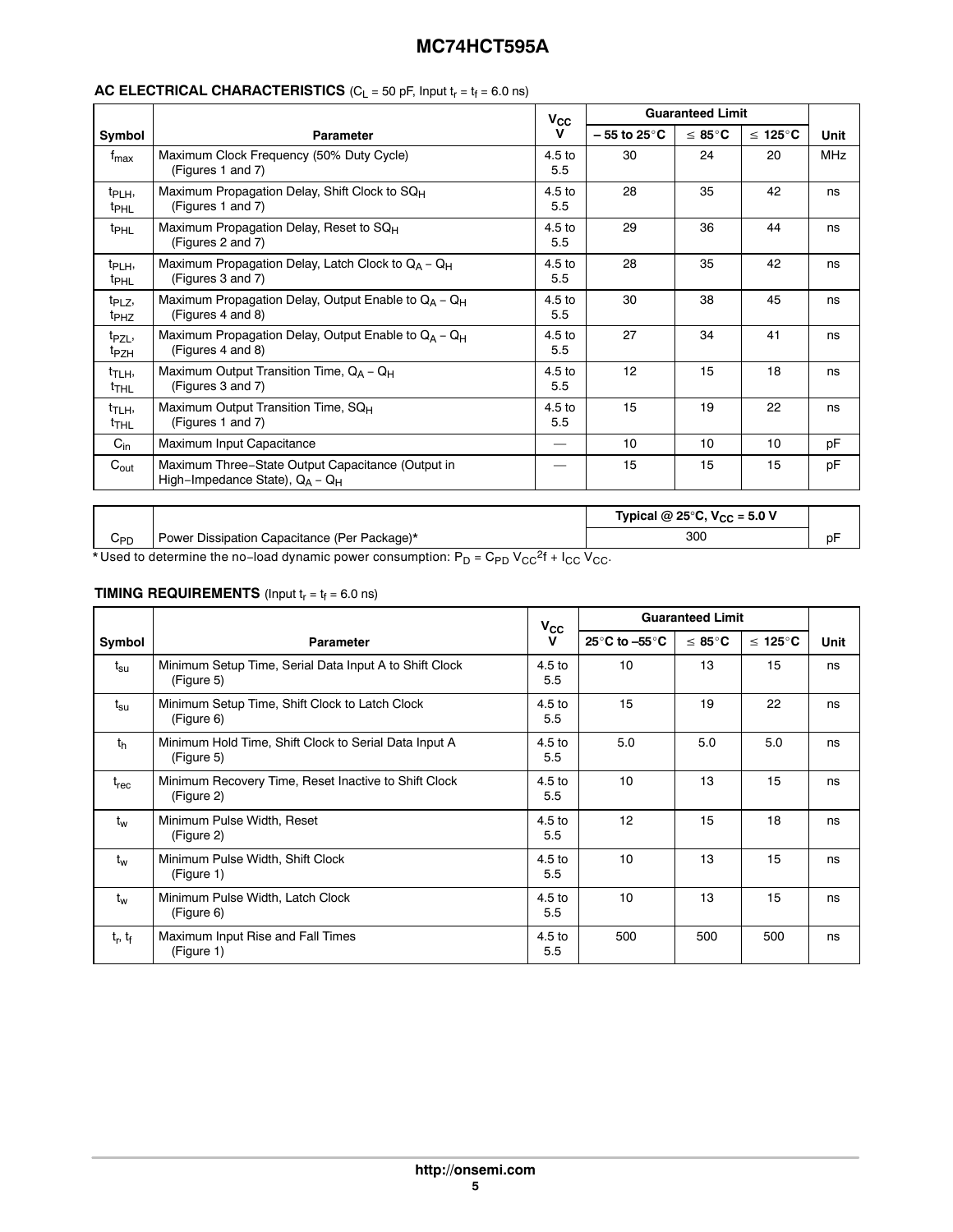| <b>FUNCTION TABLE</b> |  |
|-----------------------|--|
|-----------------------|--|

|                                                          |          |                             | Inputs                        |                       |                         | <b>Resulting Function</b>                                          |                                       |                                             |                                                  |  |
|----------------------------------------------------------|----------|-----------------------------|-------------------------------|-----------------------|-------------------------|--------------------------------------------------------------------|---------------------------------------|---------------------------------------------|--------------------------------------------------|--|
| Operation                                                | Reset    | <b>Serial</b><br>Input<br>A | <b>Shift</b><br><b>Clock</b>  | Latch<br><b>Clock</b> | Output<br><b>Enable</b> | Shift<br>Register<br><b>Contents</b>                               | Latch<br>Register<br><b>Contents</b>  | Serial<br>Output<br>$SG_{H}$                | <b>Parallel</b><br><b>Outputs</b><br>$Q_A - Q_H$ |  |
| Reset shift register                                     | L        | X                           | X                             | L, H, $\downarrow$    |                         |                                                                    | U                                     |                                             | U                                                |  |
| Shift data into shift<br>register                        | H        | D                           | ↑                             | L, H, $\downarrow$    | L                       | $D \rightarrow SR_A;$<br>$\text{SR}_N \rightarrow \text{SR}_{N+1}$ | U                                     | $SR_G \rightarrow SR_H$                     | U                                                |  |
| Shift register remains<br>unchanged                      | H        | X                           | L, H, $\downarrow$            | L, H, $\downarrow$    | L                       | U                                                                  | U                                     | U                                           | U                                                |  |
| Transfer shift register<br>contents to latch<br>register | H        | X                           | L, H, $\downarrow$            | 个                     |                         | U                                                                  | $\text{SR}_N \rightarrow \text{LR}_N$ | U                                           | SR <sub>N</sub>                                  |  |
| Latch register remains<br>unchanged                      | X        | X                           | X                             | L, H, $\downarrow$    | L                       | $\star$                                                            | U                                     | $\star$                                     | U                                                |  |
| Enable parallel outputs                                  | $\times$ | X                           | X                             | X                     | L                       | $\star$                                                            | $\star\star$                          | $\star$                                     | Enabled                                          |  |
| Force outputs into high<br>impedance state               | X        | X                           | X                             | X                     | H                       | $\star$                                                            | $\star\star$                          | $\star$                                     | Z                                                |  |
| $SR = shift$ register contents                           |          |                             | $D = data (L, H)$ logic level |                       |                         | $=$ Low-to-High                                                    |                                       | * = depends on Reset and Shift Clock inputs |                                                  |  |

LR = latch register contents U = remains unchanged ↓ = High−to−Low \*\* = depends on Latch Clock input

#### **PIN DESCRIPTIONS**

#### **INPUTS**

#### **A (Pin 14)**

Serial Data Input. The data on this pin is shifted into the 8−bit serial shift register.

### **CONTROL INPUTS**

### **Shift Clock (Pin 11)**

Shift Register Clock Input. A low− to−high transition on this input causes the data at the Serial Input pin to be shifted into the 8−bit shift register.

#### **Reset (Pin 10)**

Active−low, Asynchronous, Shift Register Reset Input. A low on this pin resets the shift register portion of this device only. The 8−bit latch is not affected.

#### **Latch Clock (Pin 12)**

Storage Latch Clock Input. A low−to−high transition on this input latches the shift register data.

#### **Output Enable (Pin 13)**

Active−low Output Enable. A low on this input allows the data from the latches to be presented at the outputs. A high on this input forces the outputs  $(Q<sub>A</sub>-Q<sub>H</sub>)$  into the high−impedance state. The serial output is not affected by this control unit.

### **OUTPUTS**

#### **QA − QH (Pins 15, 1, 2, 3, 4, 5, 6, 7)**

Noninverted, 3−state, latch outputs.

#### **SQH (Pin 9)**

Noninverted, Serial Data Output. This is the output of the eighth stage of the 8−bit shift register. This output does not have three−state capability.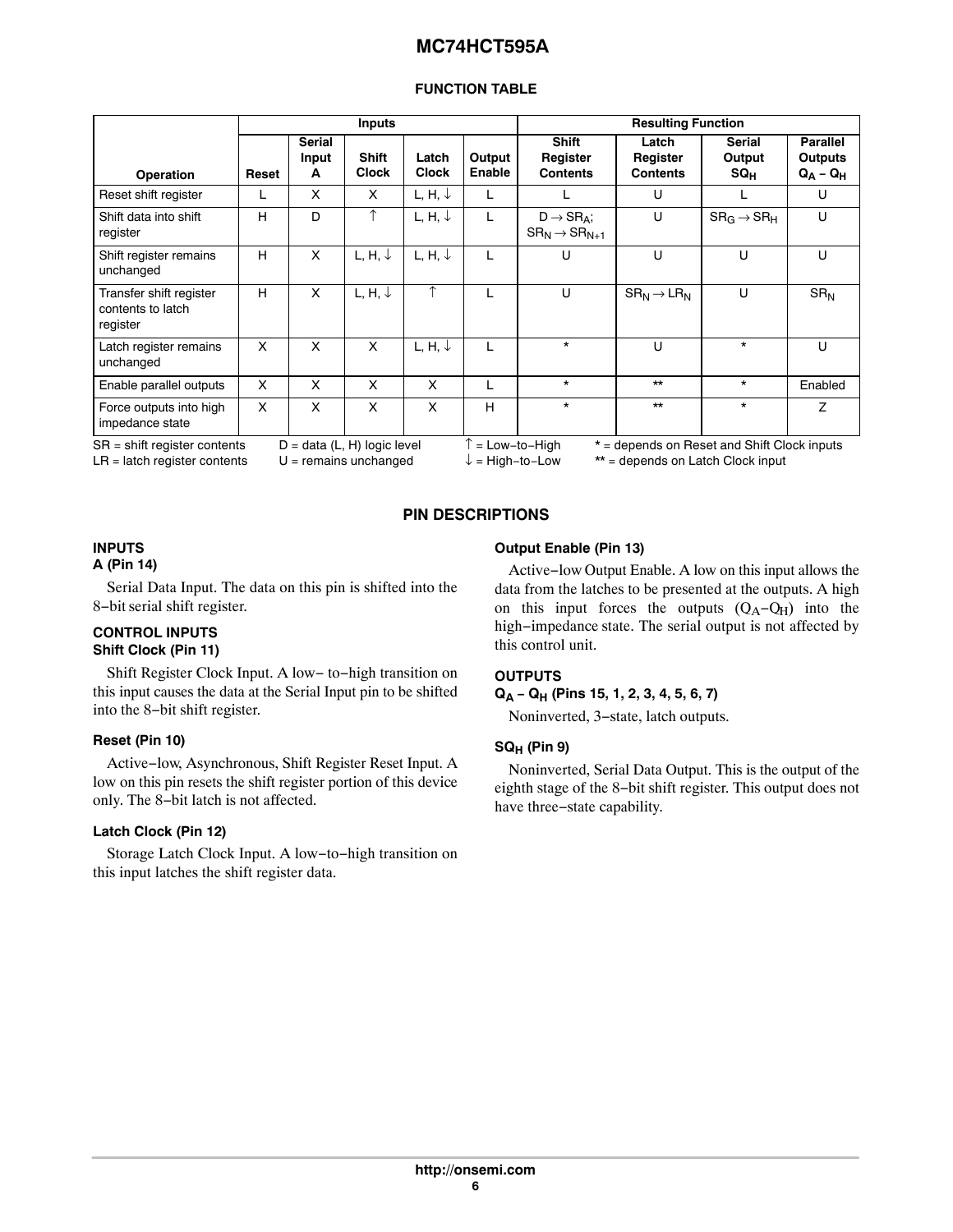#### **SWITCHING WAVEFORMS**

 $(V_1 = 0 \text{ to } 3 \text{ V}, V_M = 1.3 \text{ V})$ 





















### **TEST CIRCUITS**

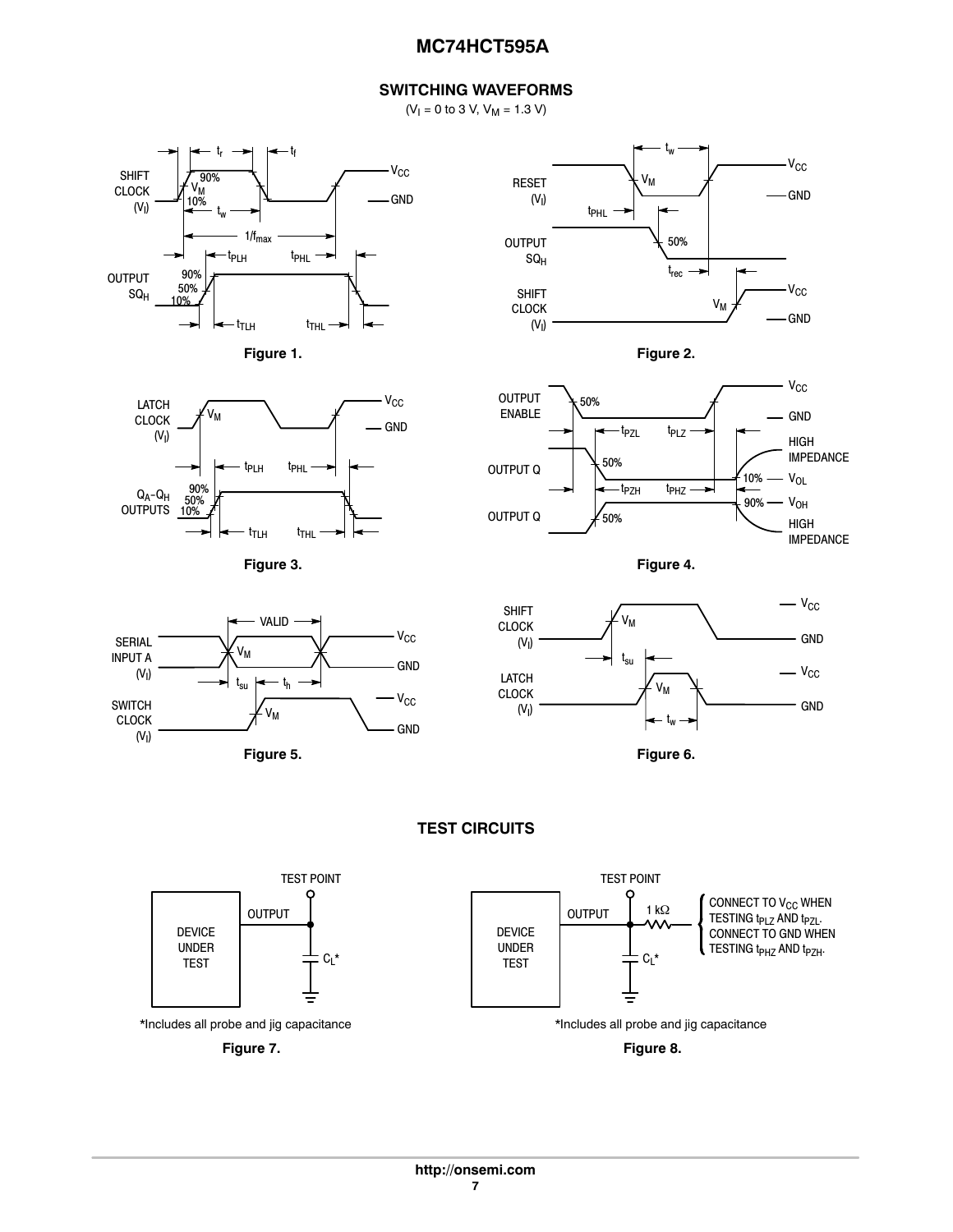#### **EXPANDED LOGIC DIAGRAM**

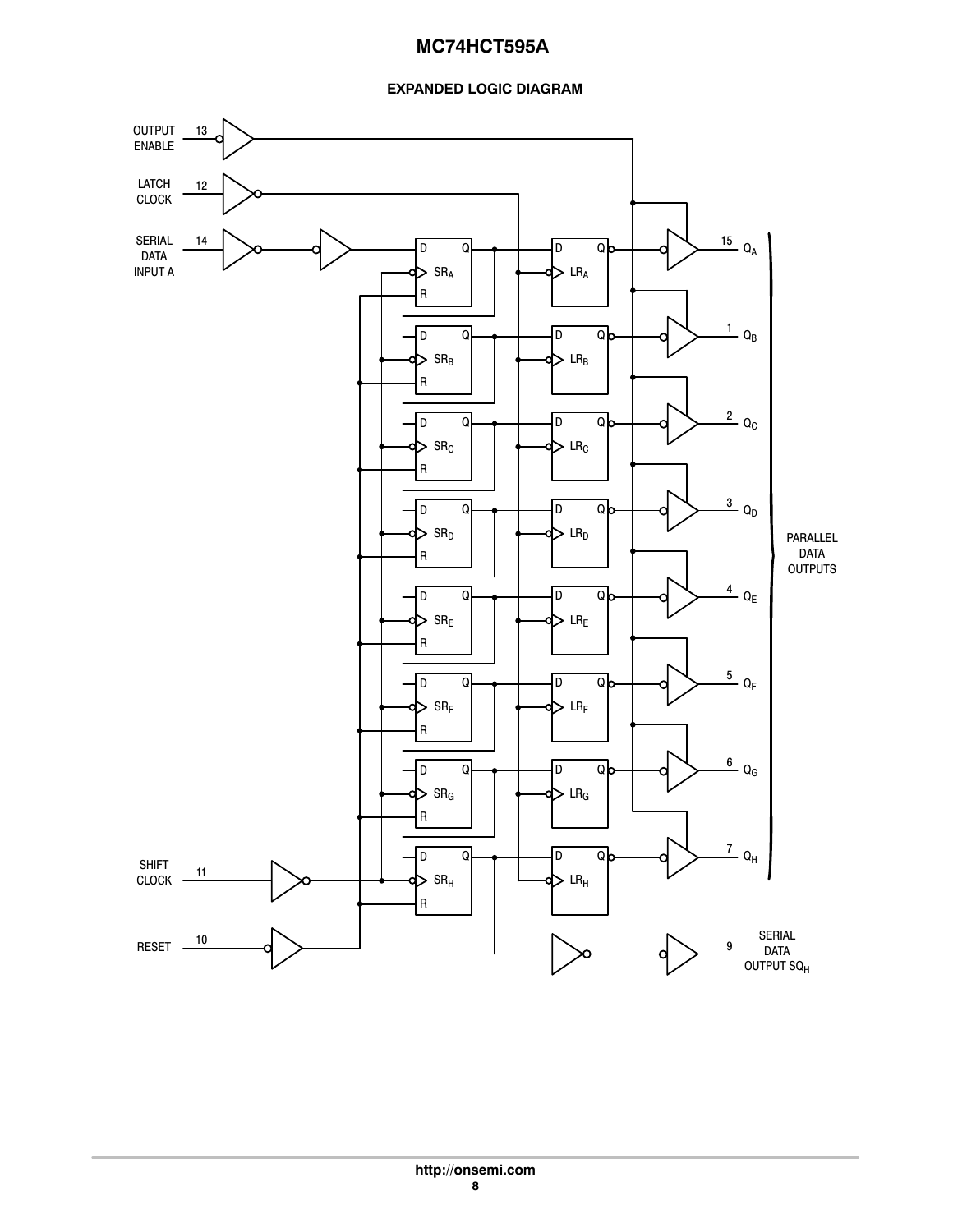#### **TIMING DIAGRAM**

| <b>SHIFT</b><br><b>CLOCK</b>          |                                                                                                                     |
|---------------------------------------|---------------------------------------------------------------------------------------------------------------------|
| <b>SERIAL DATA</b><br><b>INPUT A</b>  |                                                                                                                     |
| <b>RESET</b>                          |                                                                                                                     |
| LATCH<br>CLOCK                        |                                                                                                                     |
| <b>OUTPUT</b><br><b>ENABLE</b>        | <u> 1980 - John Harry Harry Harry Harry Harry Harry Harry Harry Harry Harry Harry Harry Harry Harry Harry Harry</u> |
| $\mathsf{Q}_\mathsf{A}$               |                                                                                                                     |
| $\mathsf{Q}_\mathsf{B}$               |                                                                                                                     |
| $\mathbf{Q}_{\mathsf C}$              |                                                                                                                     |
| $\mathsf{Q}_{\mathsf{D}}$             |                                                                                                                     |
| $\mathsf{Q}_\mathsf{E}$               |                                                                                                                     |
| $\mathsf{Q}_\mathsf{F}$               |                                                                                                                     |
| $\mathsf{Q}_{\mathsf{G}}$             |                                                                                                                     |
| $Q_H$                                 | <u> 1989 - Johann Barbara, martxa alemaniar a</u>                                                                   |
| SERIAL DATA<br>OUTPUT SQ <sub>H</sub> |                                                                                                                     |
|                                       | NOTE: XXX<br>implies that the output is in a high-impedance<br>state.                                               |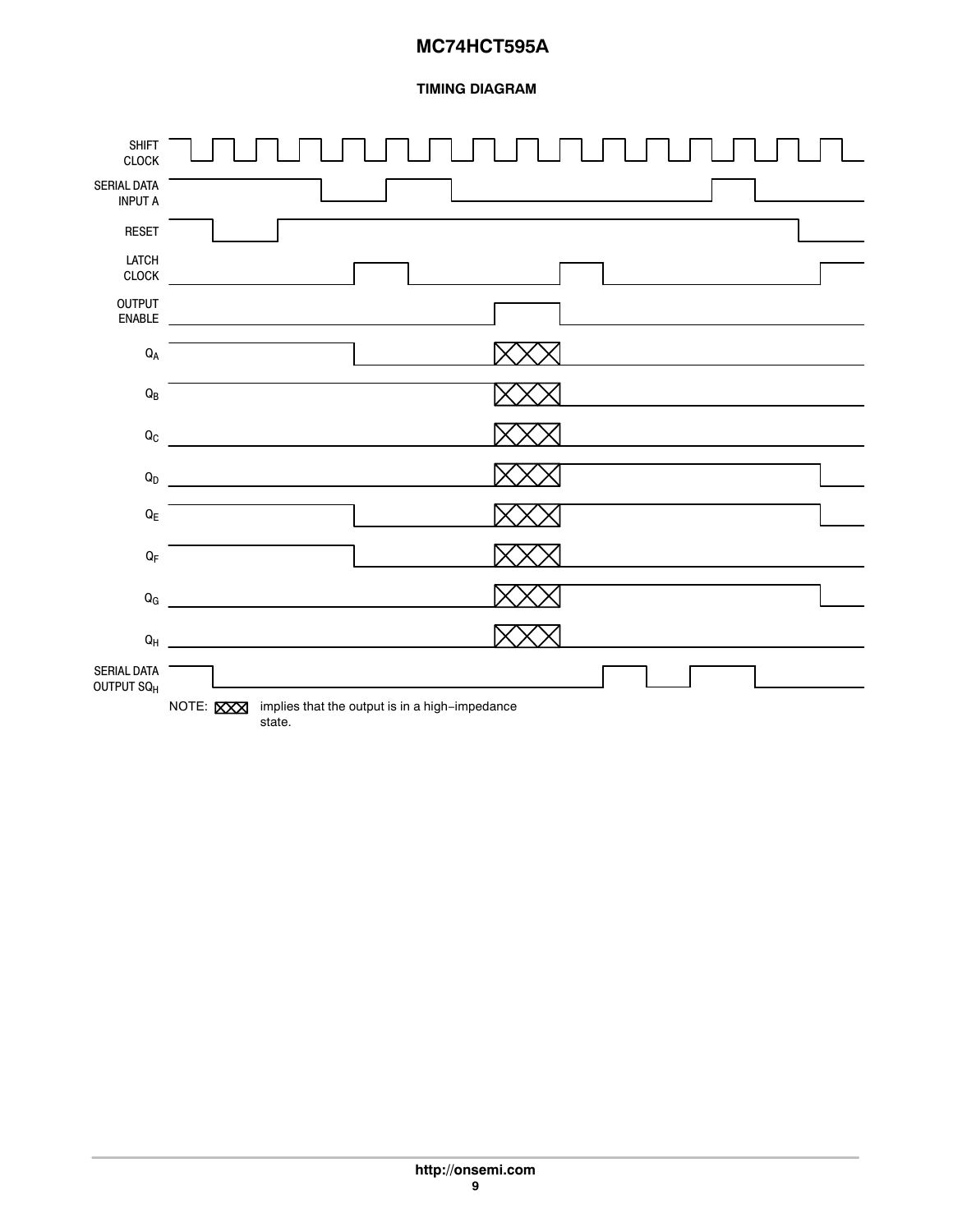#### **PACKAGE DIMENSIONS**



- 
- 
- 
- 
- 
- NOTES:<br>
1. DIMENSIONING AND TOLERANCING PER ANS<br>
2. CONTROLLING DIMENSION: MILLIMETER.<br>
3. DIMENSIONS A AND B DO NOT INCLUDE<br>
MOLD PROTRUSION.<br>
4. MAXIMUM MOLD PROTRUSION 0.15 (0.006)<br>
PER SIDE.<br>
5. DIMENSION D DOES NOT IN

|     |      | <b>MILLIMETERS</b> |            | <b>INCHES</b> |  |  |
|-----|------|--------------------|------------|---------------|--|--|
| DIM | MIN  | MAX                | <b>MIN</b> | MAX           |  |  |
| A   | 9.80 | 10.00              | 0.386      | 0.393         |  |  |
| в   | 3.80 | 4.00               | 0.150      | 0.157         |  |  |
| C   | 1.35 | 1.75               | 0.054      | 0.068         |  |  |
| D   | 0.35 | 0.49               | 0.014      | 0.019         |  |  |
| F   | 0.40 | 1.25               | 0.016      | 0.049         |  |  |
| G   |      | 1.27 BSC           |            | 0.050 BSC     |  |  |
| J   | 0.19 | 0.25               | 0.008      | 0.009         |  |  |
| K   | 0.10 | 0.25               | 0.004      | 0.009         |  |  |
| M   | 0°   | 7°                 | 0°         | 7°            |  |  |
| P   | 5.80 | 6.20               | 0.229      | 0.244         |  |  |
| R   | 0.25 | 0.50               | 0.010      | 0.019         |  |  |

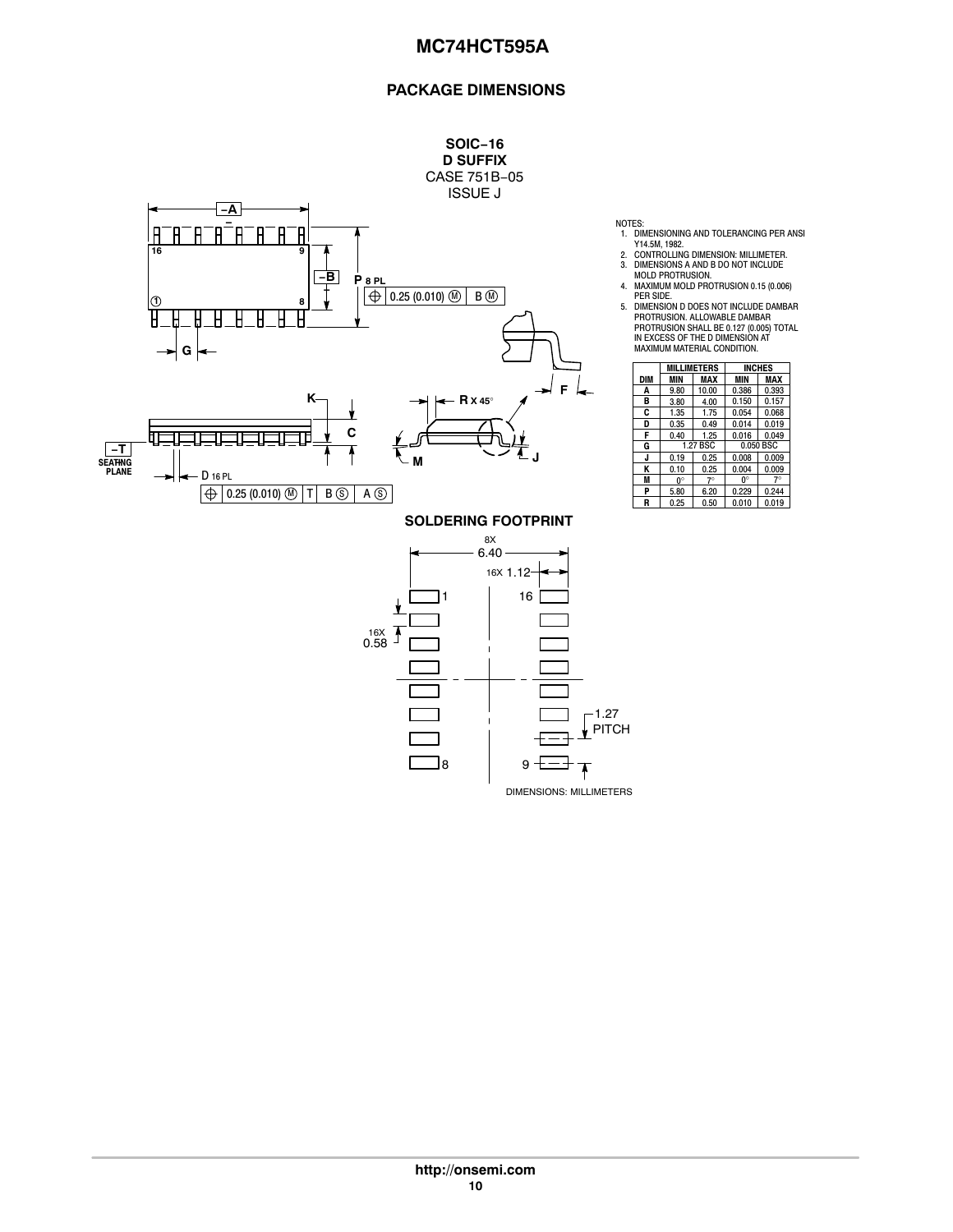#### **PACKAGE DIMENSIONS**



**ON Semiconductor** and <sup>[BK]</sup> are registered trademarks of Semiconductor Components Industries, LLC (SCILLC). SCILLC reserves the right to make changes without further notice to any products herein. SCILLC makes no warranty, representation or guarantee regarding the suitability of its products for any particular purpose, nor does SCILLC assume any liability arising out of the application or use intended to support or sustain life, or for any other application in which the failure of the SCILLC product could create a situation where personal injury or death may occur. Should<br>Buyer purchase or use SCILLC products associated with such unintended or unauthorized use, even if such claim alleges that SCILLC was negligent regarding the design or manufacture of the part. SCILLC is an Equal<br>Opportunity/Affirmative Action Employer. This

#### **PUBLICATION ORDERING INFORMATION**

#### **LITERATURE FULFILLMENT**:

Literature Distribution Center for ON Semiconductor P.O. Box 5163, Denver, Colorado 80217 USA **Phone**: 303−675−2175 or 800−344−3860 Toll Free USA/Canada **Fax**: 303−675−2176 or 800−344−3867 Toll Free USA/Canada **Email**: orderlit@onsemi.com

**N. American Technical Support**: 800−282−9855 Toll Free USA/Canada **Europe, Middle East and Africa Technical Support:**

Phone: 421 33 790 2910 **Japan Customer Focus Center** Phone: 81−3−5773−3850

**ON Semiconductor Website**: **www.onsemi.com**

**Order Literature**: http://www.onsemi.com/orderlit

For additional information, please contact your local Sales Representative